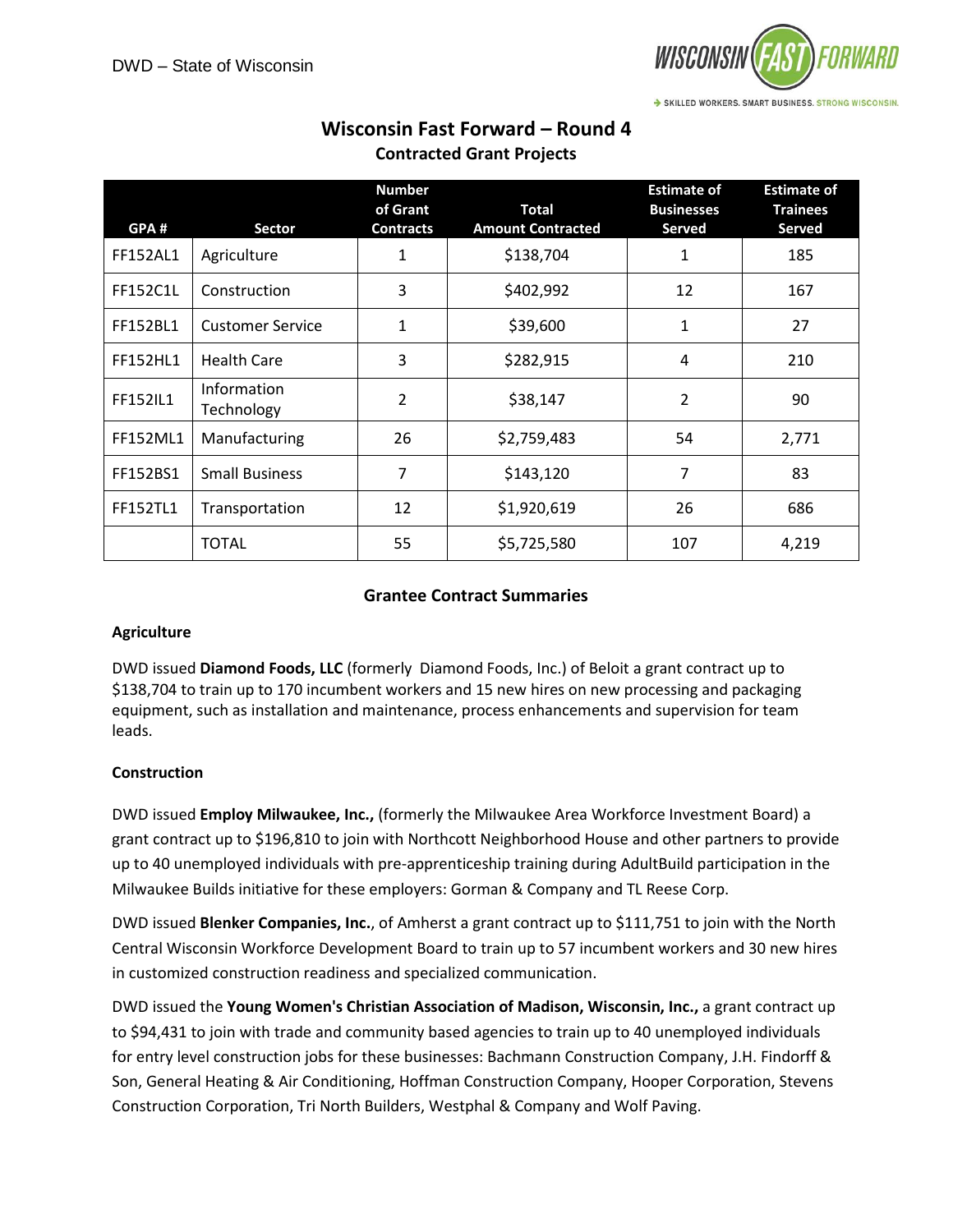

## **Customer Service**

DWD issued **KHS USA, Inc.,** of Waukesha a grant contract up to \$39,600 to train up to 27 incumbent workers in customized customer service techniques for automation controls training.

#### **Health Care**

DWD issued **St. Elizabeth Hospital Foundation, Inc.,** of Appleton a grant contact up to \$130,360 to train up to 90 incumbent workers as Certified Nursing Assistants for jobs at St. Elizabeth Hospital and Mercy Medical Center.

DWD issued **Logistics Health, Inc.,** of La Crosse a grant contract up to \$117,439 to train up to 108 incumbent workers as Medical Support Coordinators.

DWD issued **Aurora Health Care, Inc.,** of Milwaukee a grant contract up to \$35,116 to train up to 12 incumbent workers in inpatient coding.

#### **Information Technology**

DWD issued **Chapter 2, Inc.,** of Lake Mills a grant contract up to \$27,500 to train up to 83 incumbent workers in new Enterprise Resource Planning software.

DWD issued **J3 Engineering Group, LLC** of Mequon a grant contract up to \$10,647 to provide up to 7 incumbent workers with training in Revit, a Building Information Modeling program required by state and federal building contracts.

#### **Manufacturing**

DWD issued the **Fond du Lac County Economic Development Corporation** a grant contract up to \$365,780 to join with 7 employers and the Fox Valley Workforce Development Board to train up to 45 unemployed individuals through an entry level Computer Numerical Control Machining Boot Camp. Internships will be provided by employers during the training period with a commitment to hire those that successfully complete the training. Businesses include: Amerequip Corporation, Gauthier BioMedical, John Crane Engineered Bearings, Kondex Corporation, Mayville Engineering Company, Mid-States Aluminum Corporation and Signicast.

DWD issued **Mayville Engineering Company, Inc.,** of Mayville a grant contract up to \$289,300 to join with 3 employers and the Fox Valley Workforce Development Board to train up to 40 unemployed individuals through an entry level Welding Boot Camp. Businesses include: Amerequip Corporation, Apache Stainless Corporation and Brenner Tank.

DWD issued **Alto -Shaam**, **Inc.,** a grant contract up to \$278,000 to train up to 104 new hires in welding, assembly and press brake operation.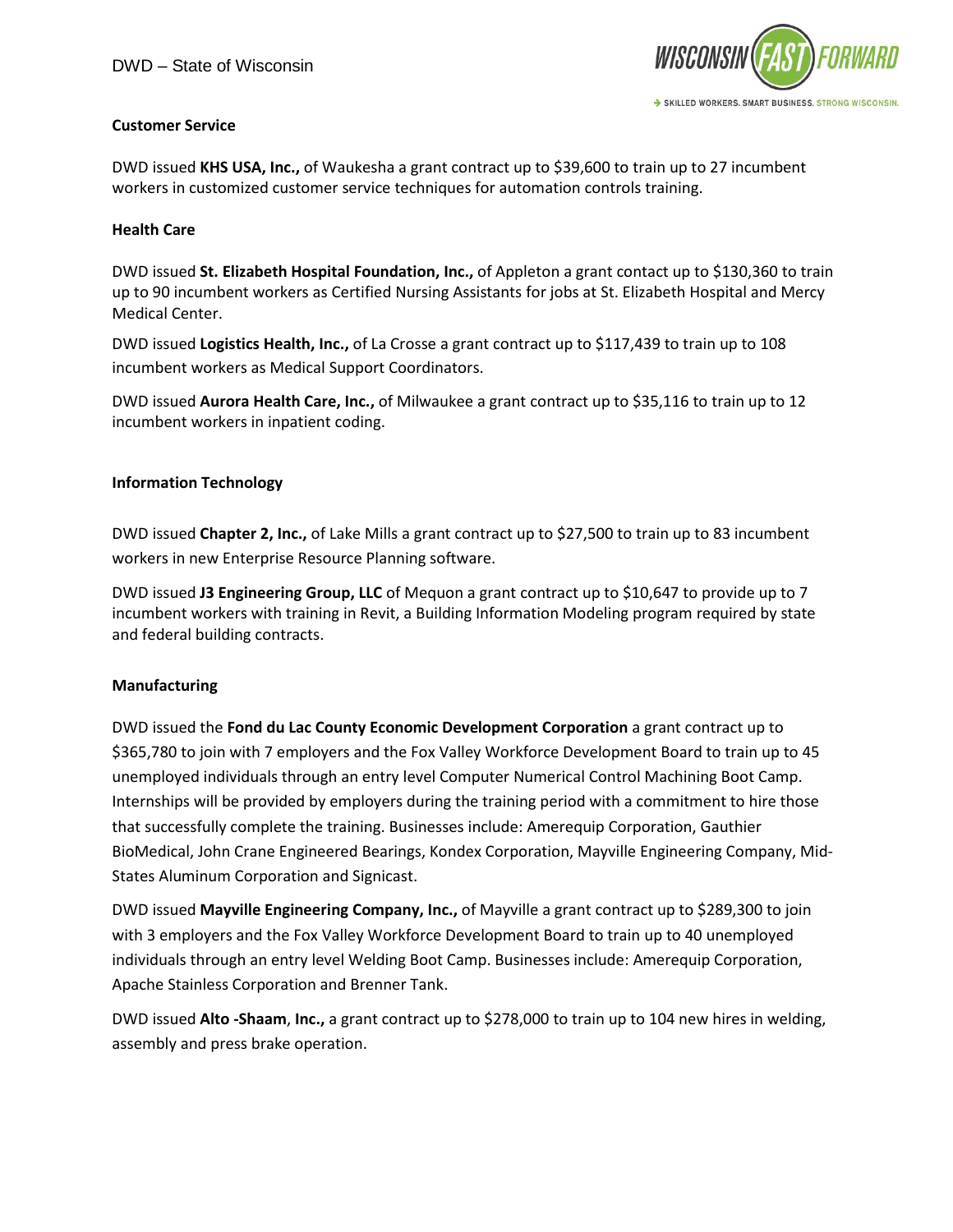

DWD issued **Quad/Graphics, Inc.,** of Sussex a grant contract up to \$245,225 to train up to 1,179 employees, including 1,050 new hire production workers in learning management system usage, foundational work skills and introduction to print, as well as 129 incumbent workers in accelerated career training in a matrixed organization.

DWD issued the **Fox Valley Workforce Development Board, Inc.,** of Neenah a grant contract up to \$229,329 to train up to 54 incumbent production workers through a newly designed Industrial Maintenance Certificate program to support the growing need for electro-mechanical technicians at these companies: Arrowhead Conveyor Corporation, Bemis Healthcare Packaging, Bemis Packaging, Bemis Wisconsin, Busse/SJI Corporation, Hoffmaster Group, Hoffmaster Group – Food Service, Marvel Manufacturing Company, McCain Foods USA, Sargento Foods and Waupaca Foundry.

DWD issued **Workforce Resource, Inc.,** of Menomonie a grant contract up to \$219,146 grant contract to join with 7 employers to train up to 48 unemployed individuals and 68 incumbent workers in technical manufacturing skills. Businesses include: Cardinal FG, Choice Products, Hi-Crush, Nolato Contour, Processed Metals Innovators, Vital Plastics and iMARK Molding.

DWD issued **A.M. Castle & Co.,** of Janesville a grant contract up to \$156,604 grant contract to train up to 80 new Wisconsin employees in industrial safety, leadership and supervision, geometric dimensioning, Oracle, critical team skills and quality. The project supports worker training needs at a new facility resulting from the relocation to Wisconsin from out-of-state.

DWD issued **University of Wisconsin-Oshkosh** a grant contract up to \$137,865 grant contract to join with 3 employers, NEW Manufacturing Alliance and the Bay Area and Fox Valley Workforce Development Boards to train up to 20 incumbent workers in engineering technology. Businesses include: EMT International, Faith Technologies and Lindquist Machine Corporation.

DWD issued **Northern Engraving Corporation** of Sparta a grant contract up to \$125,000 to train up to 120 incumbent workers in quick changeover processes, lean certification and critical core supervision.

DWD issued **Jagemann Stamping Company** of Manitowoc a grant contract up to \$104,000 to train up to 28 new hires and 199 incumbent workers in statistical process control, electro-mechanical maintenance, geometric dimensioning and tolerancing , tool operation, leadership, mentoring and project management.

DWD issued **G3 Industries, Inc.**, of Kronenwetter a grant contract up to \$85,800 to train up to 20 new hires and 40 incumbent workers in technical lean skills, machinery operation.

DWD issued **KAPCO, Inc**., of Grafton a grant contract up to \$73,290 to train up to 41 incumbent workers and 13 new hires in Metal Inert Gas welding, resistance welding, robotic welding, robotic brake press and Computer Numerical Controlled machining.

DWD issued **Weasler Engineering, Inc.,** of West Bend a grant contract up to \$60,370 to train up to 30 new hires and 90 incumbent workers in core work skills and paint qualifications.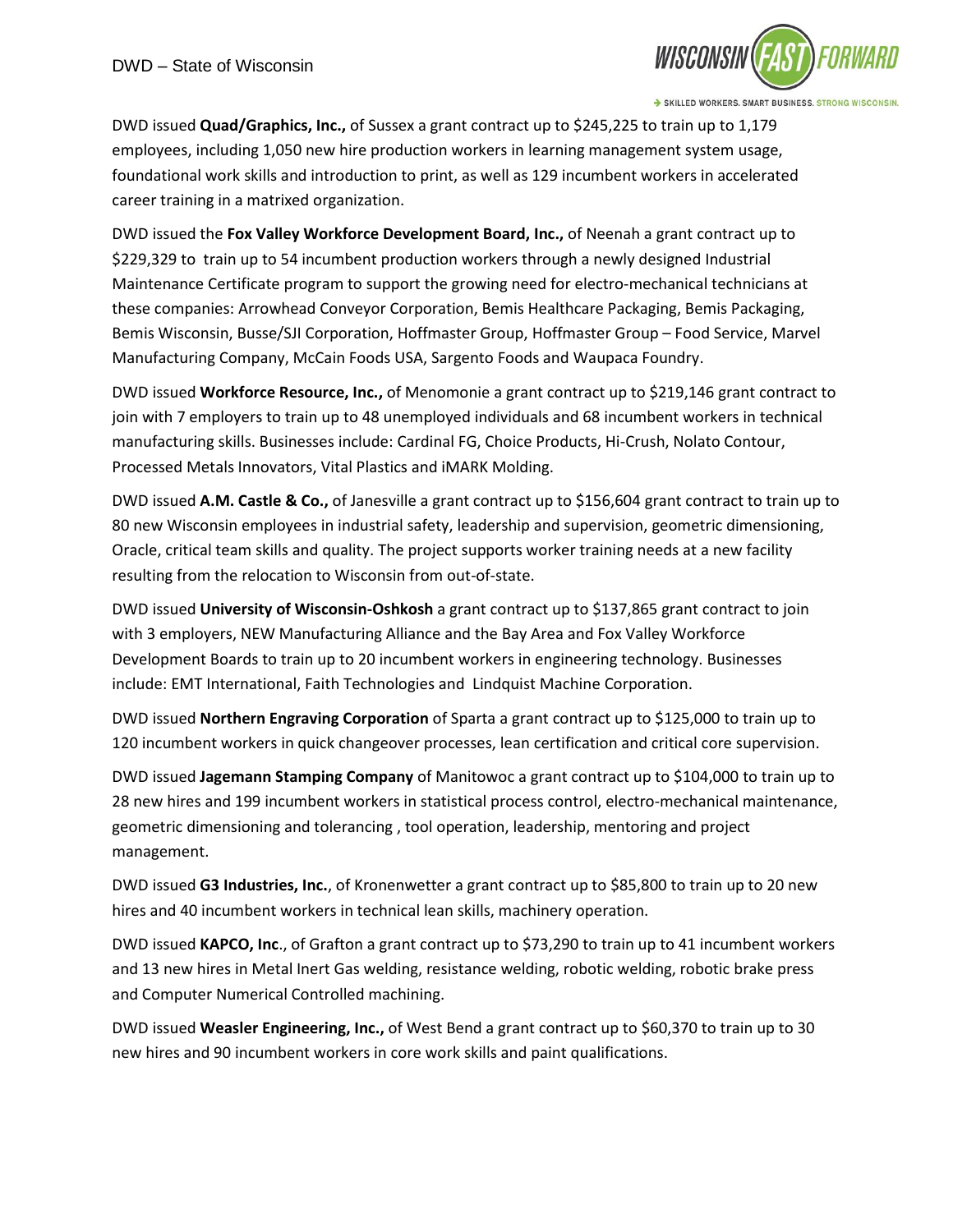

DWD issued **Marine Travelift, Inc.,** of Sturgeon Bay a grant contract up to \$57,121 to train up to 15 new hires in blueprint reading, electro-hydraulic principles and application and employability skills.

DWD issued **Teel Plastics, Inc.,** of Baraboo a grant contract up to \$50,175 to train up to 80 new hires and 30 incumbent workers in polymer and extrusion principles and gauge use and tolerance.

DWD issued **Miller's Bakery, Inc.,** of Milwaukee a grant contract up to \$46,584 to train up to 60 new hires and 40 incumbent workers in Safe Quality Food procedures for company certification.

DWD issued **Sargento Foods, Inc.**, of Plymouth a grant contract up to \$39,582 to train up to 30 unemployed workers in essential life and technical skills.

DWD issued **Catalyst Paper Operations, Inc.,** of Wisconsin Rapids a grant contract up to \$37,728 to train up to 22 incumbent workers in accurate machine alignment and assembly.

DWD issued the **Bay Area Workforce Development Board, Inc.,** of Green Bay a grant contract up to \$34,213 to join with Burger Boat to train up to 30 workers in welding, blueprint reading and manufacturing and production safety.

DWD issued **Generac Power Systems, Inc.,** of Waukesha a grant contract up to \$31,685 to train up to 10 new hires and 65 incumbent workers in building high performance teams, conflict management and organizational change.

DWD issued **Schaffer Specialty Welding, Inc.,** of Milltown a grant contract up to \$21,367 to train up to 90 incumbent workers in International Standardization Organization auditing, basic math and supervisor training.

DWD issued **Johnsonville Sausage, LLC** of Sheboygan Falls a grant contract up to \$19,967 to train up to 10 unemployed workers in essential life and technical skills.

DWD issued **Hatch Staffing Services, Inc.,** of Milwaukee a grant contract up to \$15,207 to join with 2 employers to train up to 15 unemployed individuals, 10 new hires and 5 incumbent workers in various areas, including personal and professional effectiveness, safety, machine operation, assembly and leadership. Employers include: HB Performance Systems and Sharp Packaging.

DWD issued **ASYST Technologies, LLC** of Kenosha a grant contract up to \$14,500 to train up to 16 incumbent workers in injection molding math and essentials.

DWD issued **Clearwater Paper Corporation** of Ladysmith a grant contract up to \$13,692 in partnership with the Northwest Wisconsin Concentrated Employment Program to train up to 10 incumbent workers in how to build a high performance team, authority and influence, goal setting and time management.

DWD issued **Chapter 2, Inc.,** of Lake Mills a grant contract up to \$7,953 to provide SURFCAM software and Quality Engineering training for up to 4 incumbent workers who will serve as training resources for employees.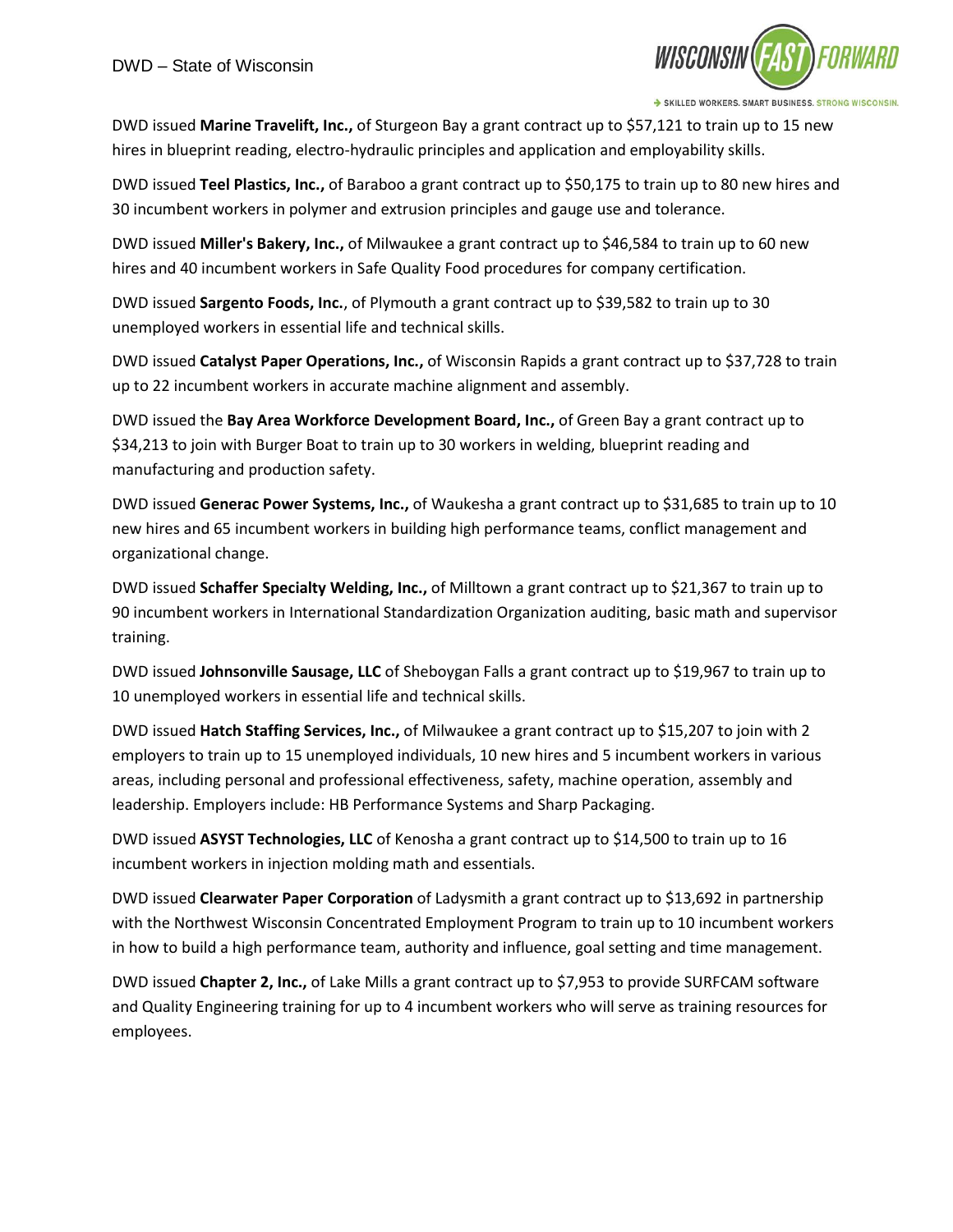

## **Small Business**

DWD issued **Air Motion Systems, Inc.**, of River Falls a grant contract up to \$20,000 to train up to 18 incumbent workers and 2 new hires in flow analysis for manufacturing.

DWD issued **iButtonLink, LLC** of Whitewater a grant contract up to \$38,603 to train up to 7 incumbent workers and 4 new hires in auditing and lead times for International Standardization Organization certification.

DWD issued **Kruepke Trucking, Inc.,** of Jackson a grant contract up to \$36,400 to train up to 10 newly hired Commercial Drivers License graduates in customized truck driving requirements.

DWD issued **Larson's Custom Cabinets** of Cornell a grant contract up to \$26,504 to train up to 7 incumbent workers in newly implemented cabinetry software and machining.

DWD issued **SG Superior, Inc.,** of Superior a grant contract up to \$9,000 to train up to 11 incumbent workers in manufacturing flow analysis to support embroidery and screen printing operations.

DWD issued **Sunshine House, Inc.,** of Sturgeon Bay a grant contract up to \$7,528 to train up to 22 workers in dementia care.

DWD issued **Moraine Precision, Inc.,** of Jackson a grant contract up to \$5,085 to train up to 2 workers in Electrical Discharge Machine operations.

# **Transportation**

DWD issued **Roehl Transport, Inc.,** of Marshfield a grant contract up to \$400,000 to train up to 180 new hires as certified truck drivers.

DWD issued **Paper Transport, Inc.,** of Green Bay a grant contract up to \$248,400 to train up to 72 unemployed individuals as certified truck drivers.

DWD issued **JX Enterprises, Inc.,** of Hartland a grant contract up to \$235,002 to train up to 36 incumbent workers and 12 new hires as certified Peterbilt diesel mechanics for business operations for these businesses: JX Peterbilt – Appleton, JX Peterbilt – Green Bay, JX Peterbilt – Madison, JX Peterbilt – Milwaukee, JX Peterbilt - Waukesha, and JX Truck Center.

DWD issued **Wisconsin Automotive and Truck Education Association, Inc.,** of Wausau a grant contract up to \$230,486 to join with the North Central Wisconsin Workforce Development Board to train up to 60 unemployed individuals and 12 incumbent workers as certified truck drivers for 8 businesses: Abbyland Trucking, Crystal Finishing Systems, Draxler Transport, Elite Carriers, IROW, Pioneer Transportation, Prochnow Transport, and Wisconsin Kenworth.

DWD issued **WATCO Companies, LLC** of Madison a grant contract up to \$183,360 to train up to 69 workers in a variety of short line rail courses.